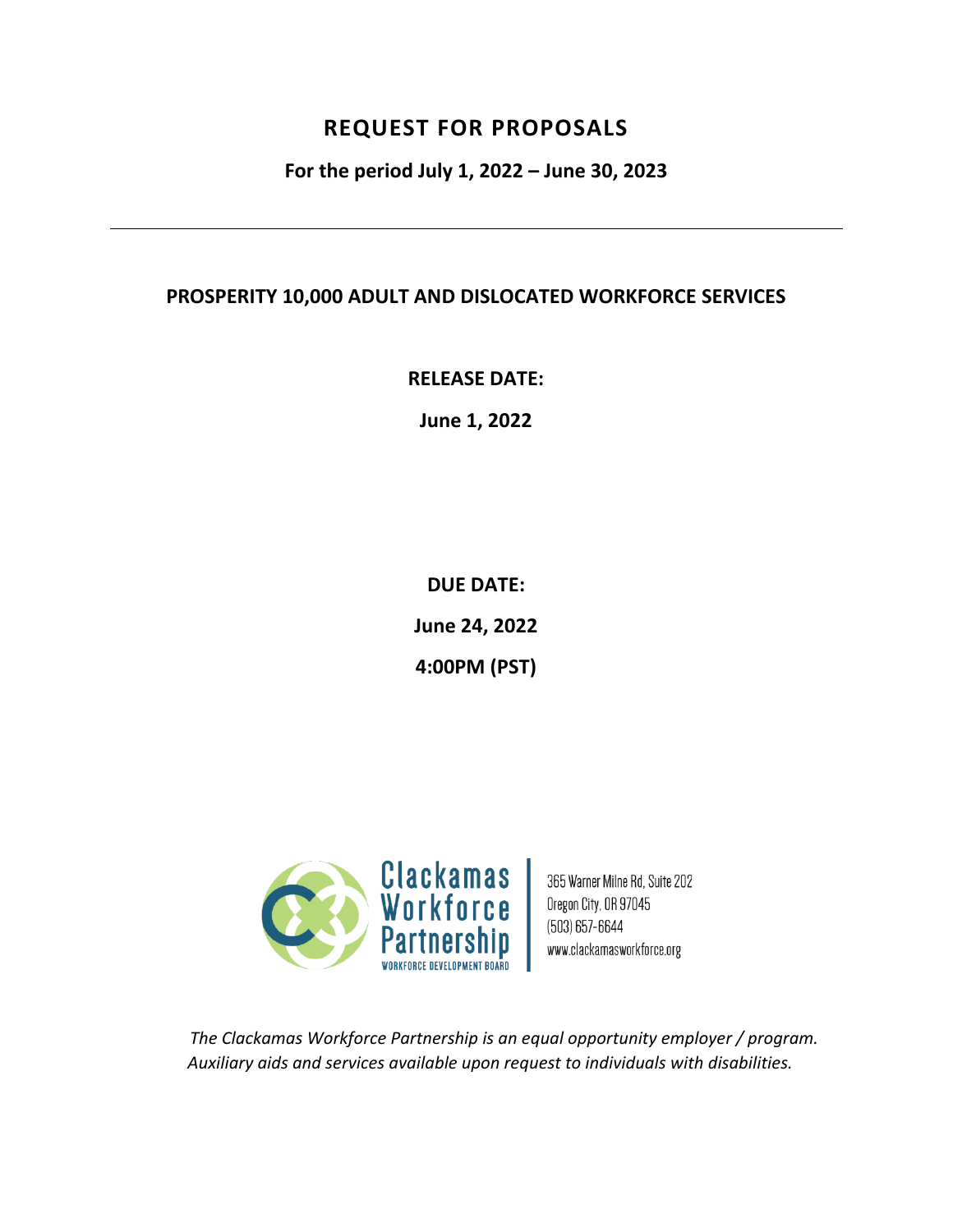#### **GENERAL INFORMATION**

#### **Purpose and Amount of Request for Proposals**

Clackamas Workforce Partnership, in the local workforce development area comprised of Clackamas County, is soliciting competitive proposals for the expanded delivery of workforce development services to adults, 18 and over, under the Future Ready Oregon investment package.

<https://www.oregon.gov/highered/policy-collaboration/Pages/Future-Ready.aspx>

The contract resulting from this request for proposals is anticipated to begin July 1, 2022, and end June 30, 2023.

Bidders should ensure that the grand total of their proposal is not less than \$10,000 nor exceed \$149,999 for the period of this one-year project.

Clackamas Workforce Partnership strongly encourages respondents to leverage resources and build coalitions that result in an innovative and responsive system.

#### **Timeline**

| Date                            | <b>Activity</b>                          |
|---------------------------------|------------------------------------------|
| Tuesday, June 1, 2022           | <b>Request for Proposals Released</b>    |
| Tuesday, June 21, 2022 - 3:00PM | End date for bidder's questions          |
| Friday, June 24, 2022 - 4:00PM  | Proposals due                            |
| Friday, July 1, 2022            | Evaluation process begins                |
| <b>July 2022</b>                | Provisional contract award notifications |
| <b>July 2022</b>                | Contract negotiations                    |
| <b>July 2022</b>                | Contracts signed                         |
| <b>July 2022</b>                | Services begin                           |

Clackamas Workforce Partnership reserves the right to make changes to the above timeline.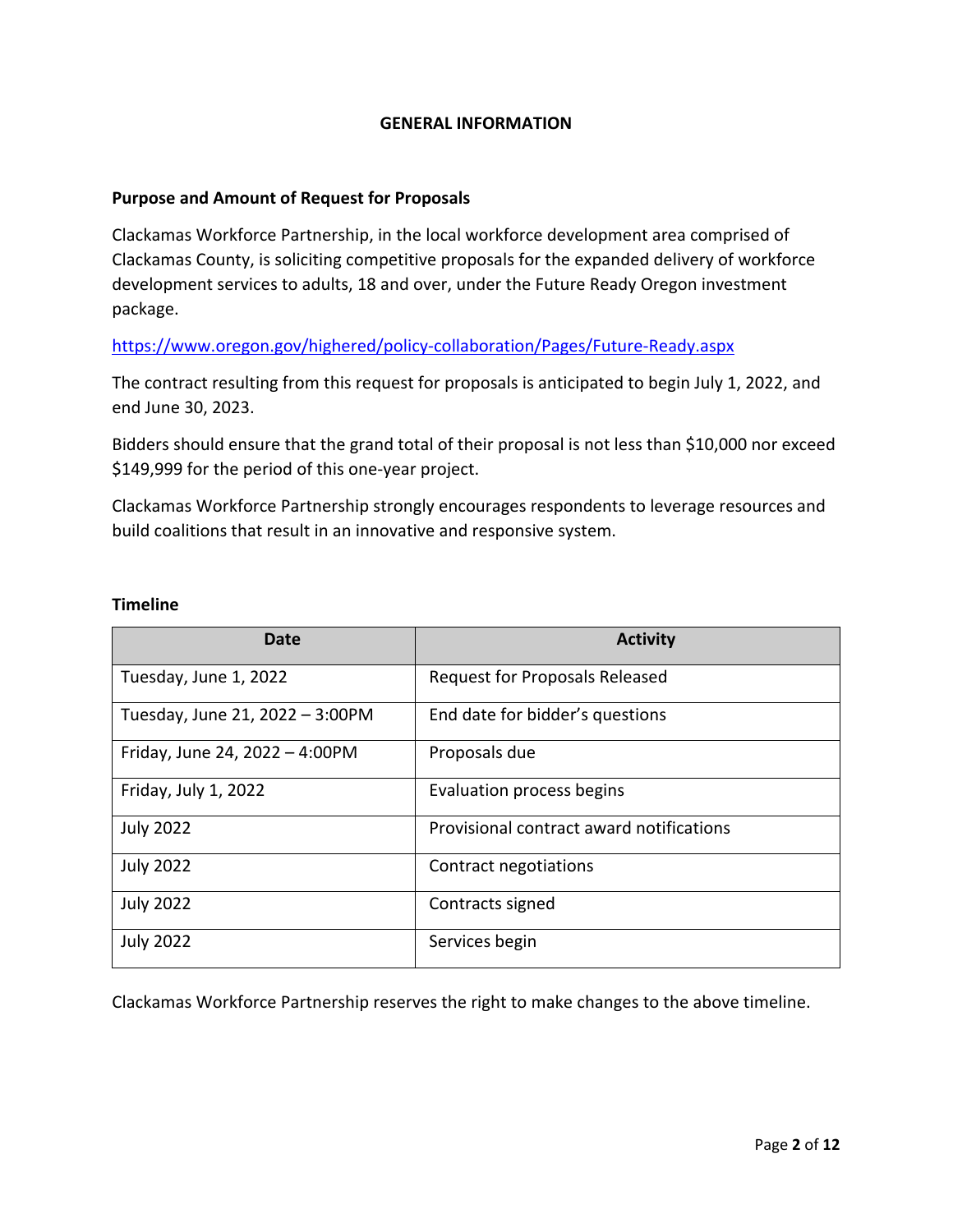#### **Inquiries**

The website (http://www.clackamasworkforce.org/) will be used as the primary mode of communication between Clackamas Workforce Partnership and potential bidders.

- Beginning June 1, 2022 interested parties can download the Request for Proposals from the website.
- Any inquiry related to this request for proposals must be submitted electronically to rfp@clackamasworkforce.org.
- Questions will not be answered over the phone.
- A question-and-answer page on the website will be updated as often as daily, if necessary, through Wednesday, June 22, 2022.

Bidders are responsible to check the web page frequently to stay connected and apprised throughout the process.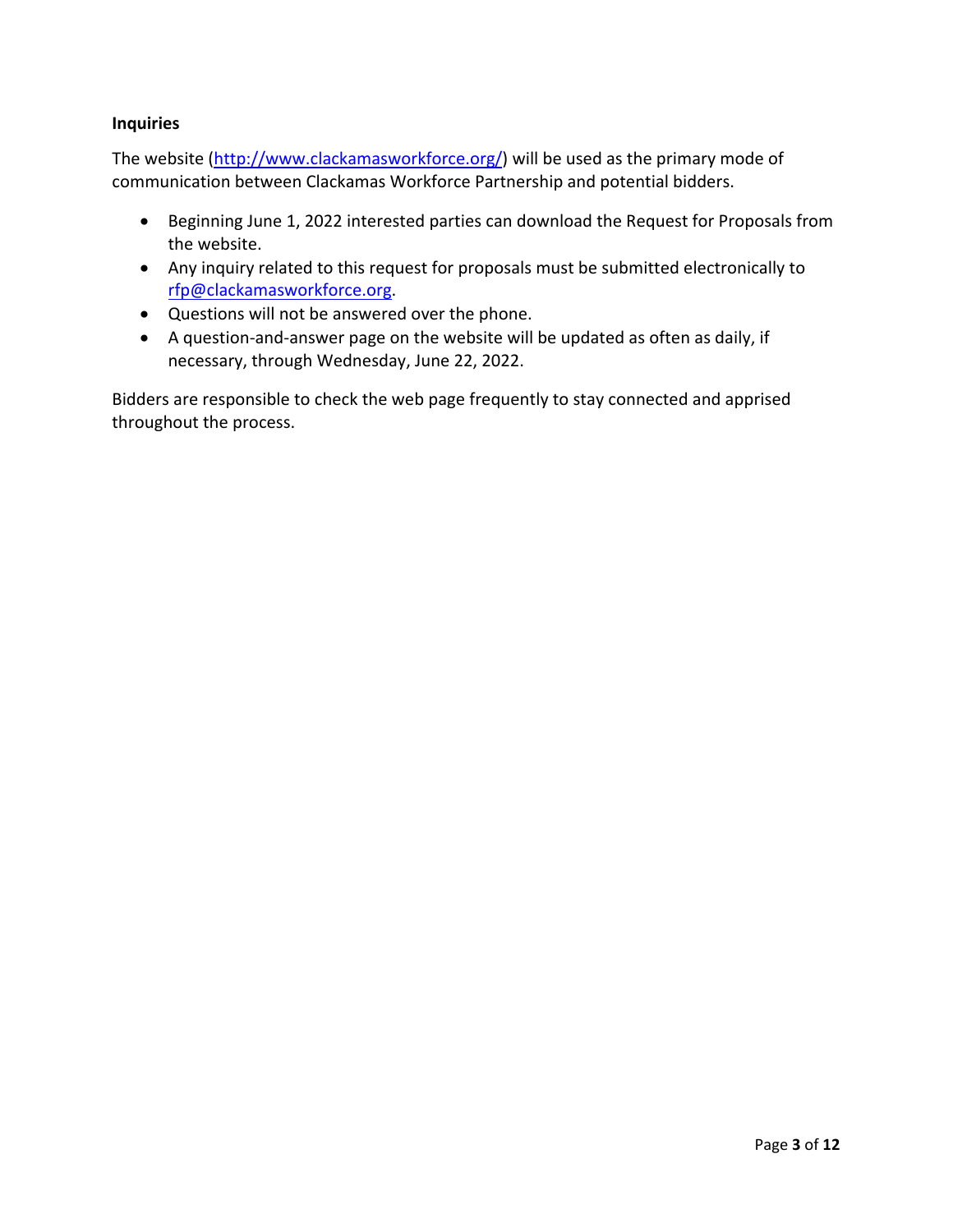#### **Provisions and Disclaimers**

- 1. All solicitations are contingent upon availability of funds.
- 2. Clackamas Workforce Partnership reserves the right to accept or reject any or all proposals received.
- 3. Clackamas Workforce Partnership reserves the right to waive informalities and minor irregularities in offers received.
- 4. This RFP does not commit Clackamas Workforce Partnership to award a contract.
- 5. Proposals should follow the format set forth in the Proposal Response section of the request for proposals and adhere to the requirements specified therein.
- 6. Clackamas Workforce Partnership reserves the right to request additional data or oral discussion or documentation in support of written offers.
- 7. Costs for developing the proposals are solely the responsibility of the respondent.
- 8. Proposals submitted for funding consideration must be consistent with, and if funded, operated according to State of Oregon policies, laws and regulations, and Clackamas Workforce Partnership policies.
- 9. Clackamas Workforce Partnership reserves the right to modify or alter the requirements and standards set forth in this request for proposals based on program requirements mandated by state or federal agencies.
- 10. The contract award will not be final until Clackamas Workforce Partnership and the bidder have executed a mutually satisfactory contractual agreement. No program activity may begin prior to final Clackamas Workforce Partnership approval of the award and execution of a contractual agreement between the successful bidder and Clackamas Workforce Partnership.
- 11. Clackamas Workforce Partnership reserves the right to cancel an award immediately if new state or federal regulations or policy makes it necessary to change the program purpose or content substantially, or to prohibit such a program.
- 12. Clackamas Workforce Partnership reserves the right to determine both the number and the funding level of contracts finally awarded. Such determination will depend upon overall fund availability and other factors arising during the proposal review process. Bids submitted which are over the maximum amount of funds specified for this request for proposals will be rejected.
- 13. The proposal warrants that the costs quoted for services in response to the request for proposals are not in excess of those that would be charged any other individual for the same services performed by the bidder.
- 14. Applicants are advised that most documents in the possession of Clackamas Workforce Partnership are considered public records and subject to disclosure under the State of Oregon's Public Records Law.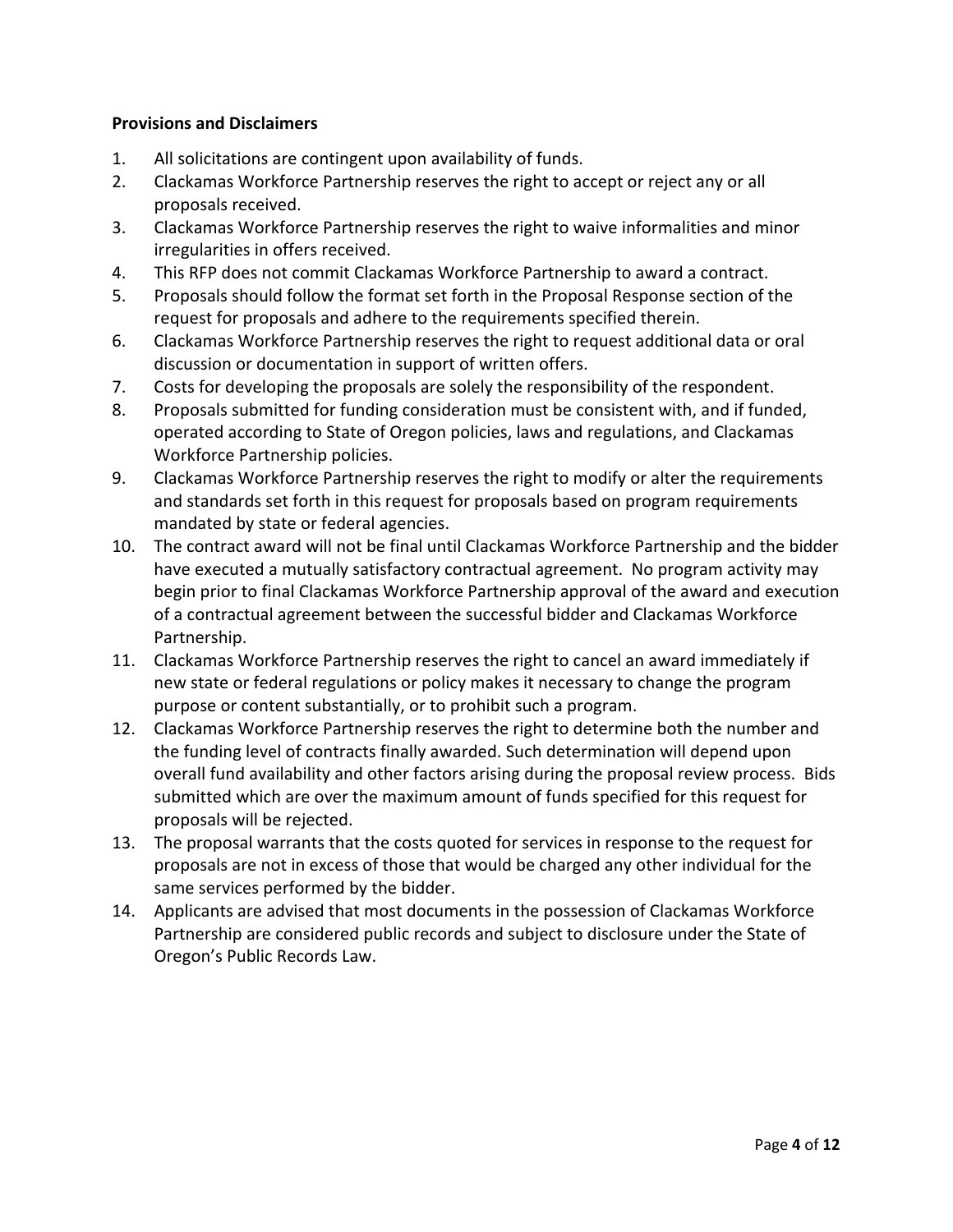#### **BACKGROUND**

#### **Clackamas Workforce Partnership**

Clackamas Workforce Partnership (CWP) is the designated nonprofit workforce development board that coordinates and oversees the public workforce system in Clackamas County. As one of the state's nine workforce development boards, CWP is an affiliate of WorkSource Oregon, and invests funding necessary to operate the public workforce system in Clackamas County. WorkSource Oregon services are available to Clackamas residents through WorkSource Clackamas, the area's one-stop shop for employment, education, and training resources. CWP funds these services through the Workforce Innovation and Opportunity Act (WIOA) Adult, Dislocated Worker, and Youth programs, as well as other discretionary grant funds.

CWP is guided by a Board of Directors, comprised of local business and community leaders, and appointed by the Board of County Commissioners. CWP's Board members and staff work to promote and expand workforce development activities to ensure the long-range economic vitality of the region, and equitable economic prosperity for all. CWP is the policy and planning body for the workforce development system in Clackamas County. CWP's oversight responsibility includes selection and monitoring of workforce development service providers, policy development, establishment of local performance standards, and investments into and operation of the local workforce system. CWP staff execute Board-approved workforce development activities in the region.

CWP staff work closely with neighboring regions to ensure quality services are delivered throughout the broader region and state. Workforce Southwest Washington, CWP, and Worksystems, Inc. formed the Columbia-Willamette Workforce Collaborative in 2011. This unique, cross jurisdictional partnership provides a unified approach to meet the needs of people and communities, serve employers and industry interests, support equitable economic development, and guide public workforce investments. By working together, the Collaborative aligns capabilities and resources to improve the region's ability to identify and address key issues and barriers, leverage and layer funding streams, to coordinate ideas and strategies, pursue resources and fill gaps, link workforce supply and industry demand, and to support continuous learning and skills development opportunities for the region's workforce.

CWP has and continues to implement the principles of diversity, equity, inclusion, accessibility, belonging, and justice into our organizational operations and structure; contracting and funding practices; resource allocation; program development and evaluation; customer service and quality assurance; partnership development activities; and public engagement strategies. Successful proposals will demonstrate an understanding of and commitment to advancing these principles, and strategies for advancement. Applicants should anticipate coordinating with CWP staff to ensure contractual activities promote equitable access to resources and service delivery, and are responsive to the needs of historically marginalized communities and the needs of Clackamas County residents.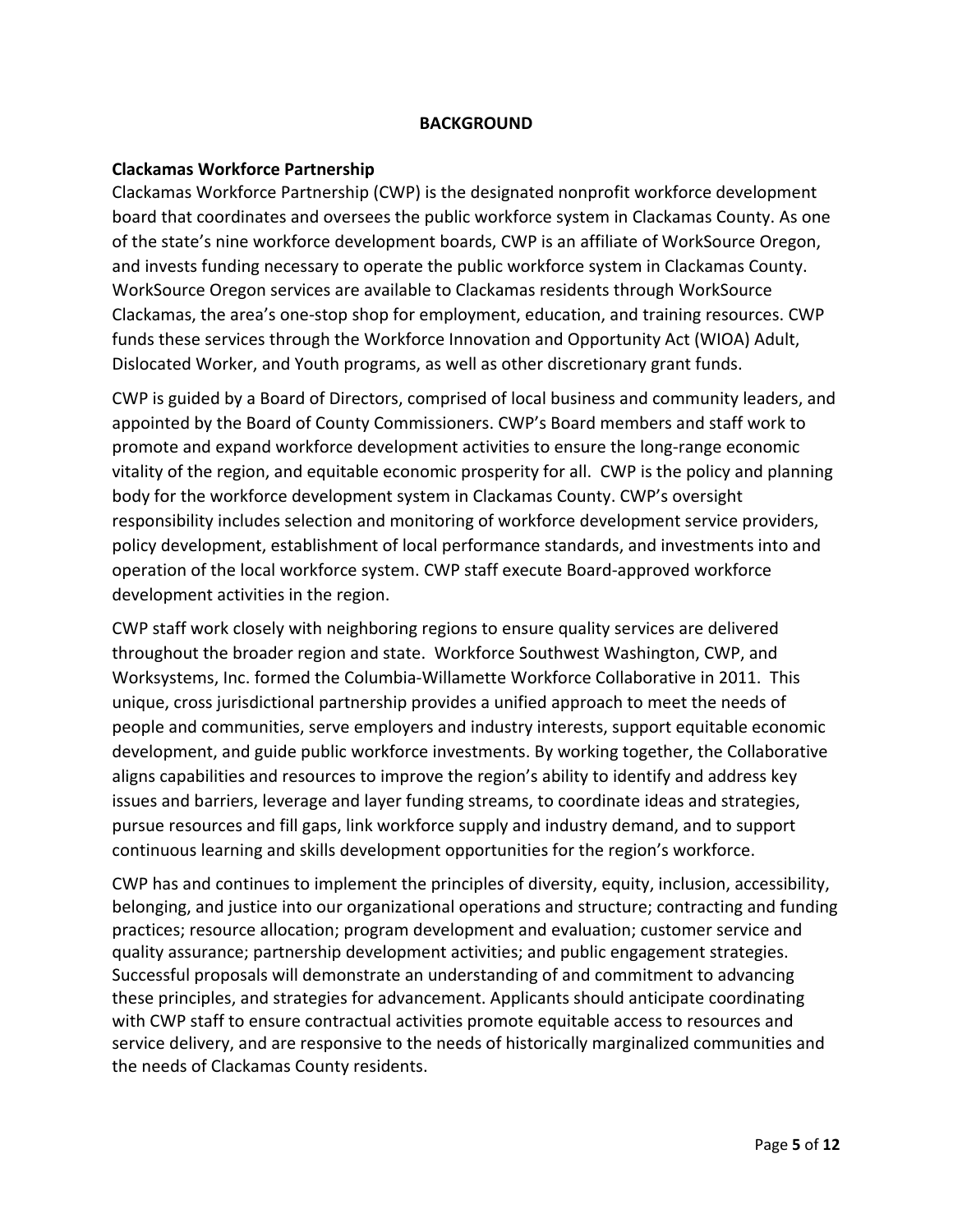## **Future Ready Oregon Adult and Dislocated Workforce Services**

The State of Oregon has committed to supporting the educational and training needs of Oregonians through the establishment of *Future Ready Oregon*. *Future Ready Oregon* is a comprehensive \$200M investment package that supports increased education and training opportunities for Oregonians; the development of more benefited, family-wage careers opportunities for Oregonians; and the prioritization of Oregonians most impacted by the Covid-19 pandemic, as well as communities that have been historically underserved and marginalized (due to structural, systemic, and institutional biases).

This grant reflects one component of *Future Ready Oregon* known as the *Prosperity 10,000 Program. Prosperity 10,000* is a program of the Higher Education Coordinating Commission (HECC) and is administered by Local Workforce Development Boards (LWDBs), including CWP.

Prosperity 10,000 funds are to be used to:

- 1. To provide career coaching, occupational training, and job placement services;
- 2. To provide wraparound services that are necessary to facilitate reengagement in the workforce, including, but not limited to, transportation, childcare and rental assistance;
- 3. To provide paid work experiences and paid training, including stipends, wages, and other income supports for individuals from priority populations; and
- 4. To support strategic and community-specific recruitment and engagement efforts.
- 5. Increase the number of adult and dislocated workers who gain, retain, and advance in employment (with an emphasis on individuals experiencing barriers to resources)

CWP seeks to invest in innovative ways to enhance and expand existing workforce programs, and the development of new programs and service delivery models. The selected respondents should provide services that ensure we are equitably serving all Clackamas County residents impacted by Covid-19 and socio-economic inequities, including Adult and Dislocated Workers.

The successful respondent will provide services that result in participants receiving industryrecognized certificates and credentials, and entering a targeted position within one of the following sectors: Healthcare; Manufacturing; Construction; Transportation; and Early Learning and Education. Employer-driven, rapid reskill-upskill training that is delivered to cohorts of participants with identified barriers to employment will also be considered.

Occupations considered in-demand or with significant annual openings or vacancies will be the priority for occupational training funding. Awarded service providers will use the CWP Training Strategic Occupation List to ensure the occupations participants are being trained for are in demand. On-the-Job Trainings (OJTs) are strongly encouraged to be used for occupational training and are excluded from the Strategic Occupations List requirement. Directly and through partnerships, the selected respondent will be responsible for providing outreach, employability assessment, career coaching, skills training, job placement, and support services.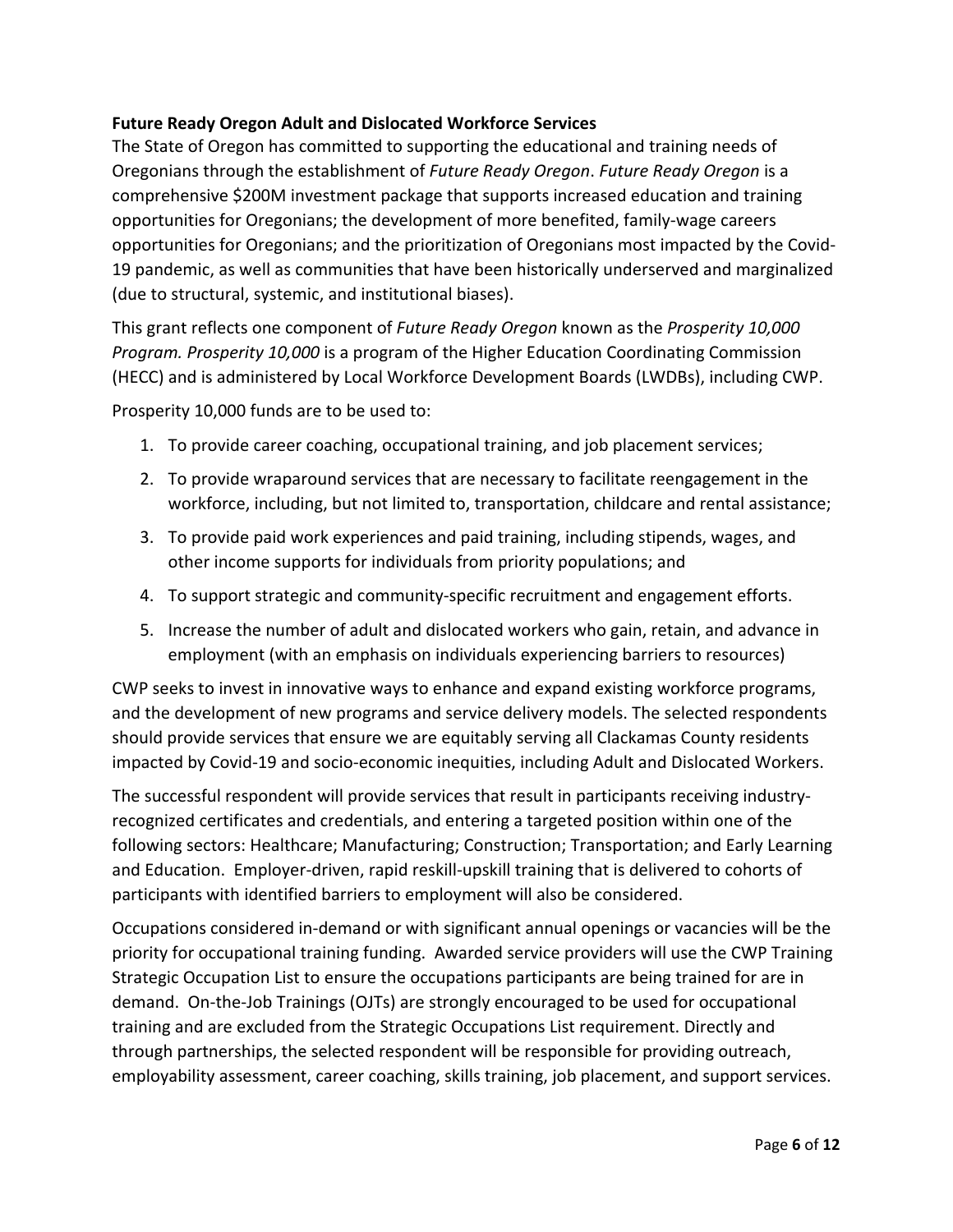NOTE: During COVID, the selected respondent may work with participants remotely. Enrollment, career, and support services will need to be effectively delivered virtually, unless the selected respondent has developed comprehensive safety protocols for brief in-person meetings between staff and customers. Processes need to be in place to deliver all necessary services in a timely manner, regardless of format.

## **Equitable, Accessible, and Responsive Service Delivery**

Through this RFP, funds will be used to advance opportunities for adults and dislocated workers from underserved and historically marginalized communities in Clackamas County, including the following populations: Black, Indigenous, and People of Color (BIPOC); members of federally recognized tribes; women; immigrants and refugees; non-native English speakers; LGBTQ+ and trans/non-binary individuals; veterans; people with disabilities; people with behavioral health needs; people in recovery from substance use disorder; low income individuals and families; rural residents; people without a high school diploma or higher education credential; people without basic reading, writing, or math skills; youth  $(16 - 24)$ ; people 55 or older; the housing insecure and the unhoused; people with legal records; and public benefits recipients.

Successful respondents will ensure services are accessible, strengths-based, and client directed. Respondents will work to incorporate – as possible and when able – best practices in trauma informed service delivery, and services that are culturally/population-specific or responsive. Successful respondents will demonstrate use or understanding of these practices in their current service delivery models, or a demonstrated commitment to the development and incorporation of these practices throughout the contract cycle (with support from CWP).

Similarly, successful respondents will be familiar with best practices in audience-specific outreach and engagement activities and how they may be applied to Clackamas County, or a demonstrated commitment to the development and incorporation of these practices throughout the contract cycle (with support from CWP).

#### **Performance Expectations**

The expectation for participants served is that they find employment, keep employment, and advance in employment to become self-sufficient. A history of successful performance in the below metrics is desired.

All characteristics (including names and social security numbers) of participants and their performance will be managed, tracked, and reported to the State via the statewide data management system, I-Trac. The successful respondent will be contractually required to input data on served individuals into I-Trac and will be responsible for the accuracy of this data. CWP will provide training on this data management system to selected respondents.

The selected respondent will be held accountable for achieving the below measures during the project year and is expected to serve, at minimum, their proposed number of participants.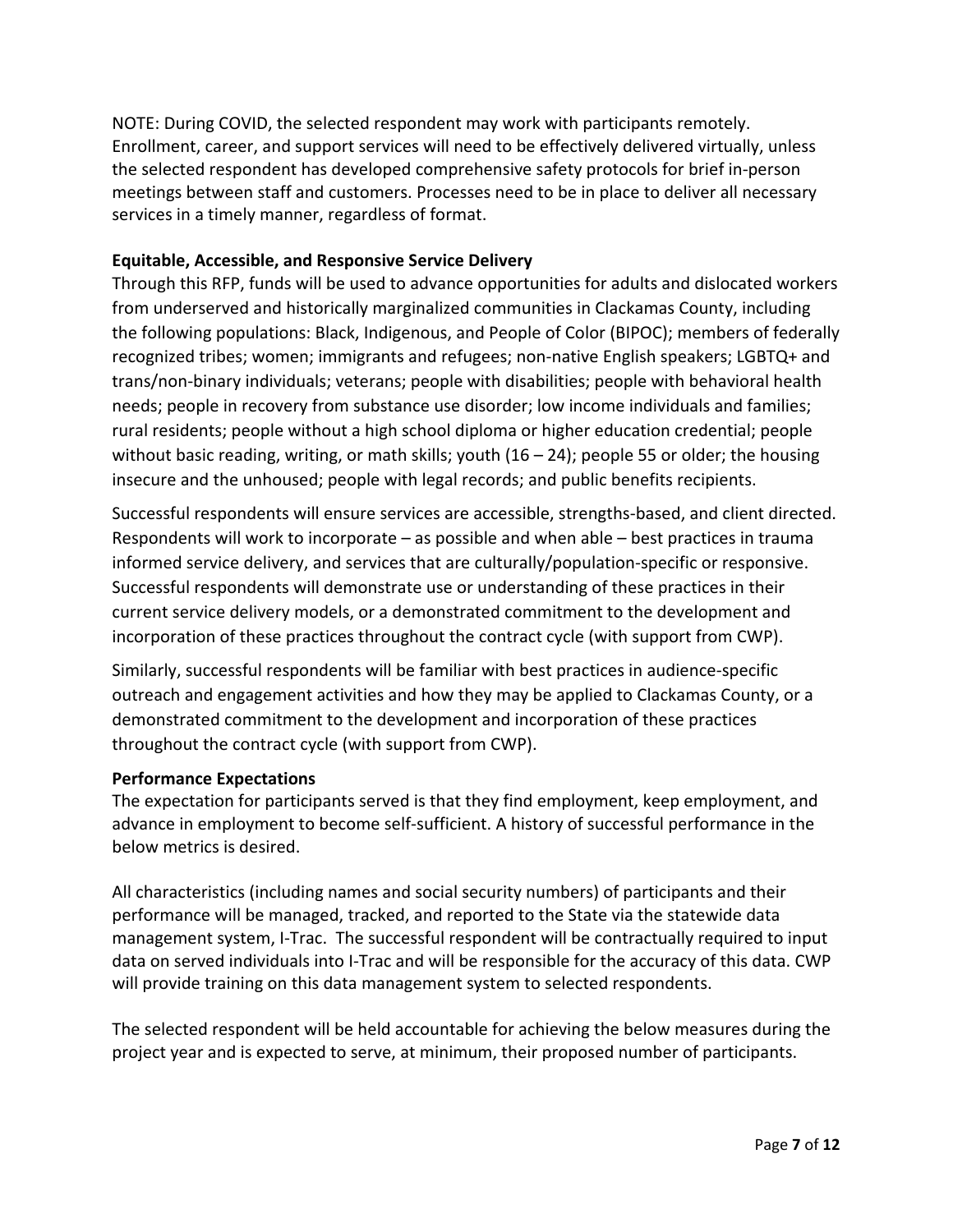| Performance Measure         | Level   |
|-----------------------------|---------|
| Participation rate by women | 50%     |
| Program completion          | 80%     |
| Entered employment          | 75%     |
| Minimum placement wage      | \$17.00 |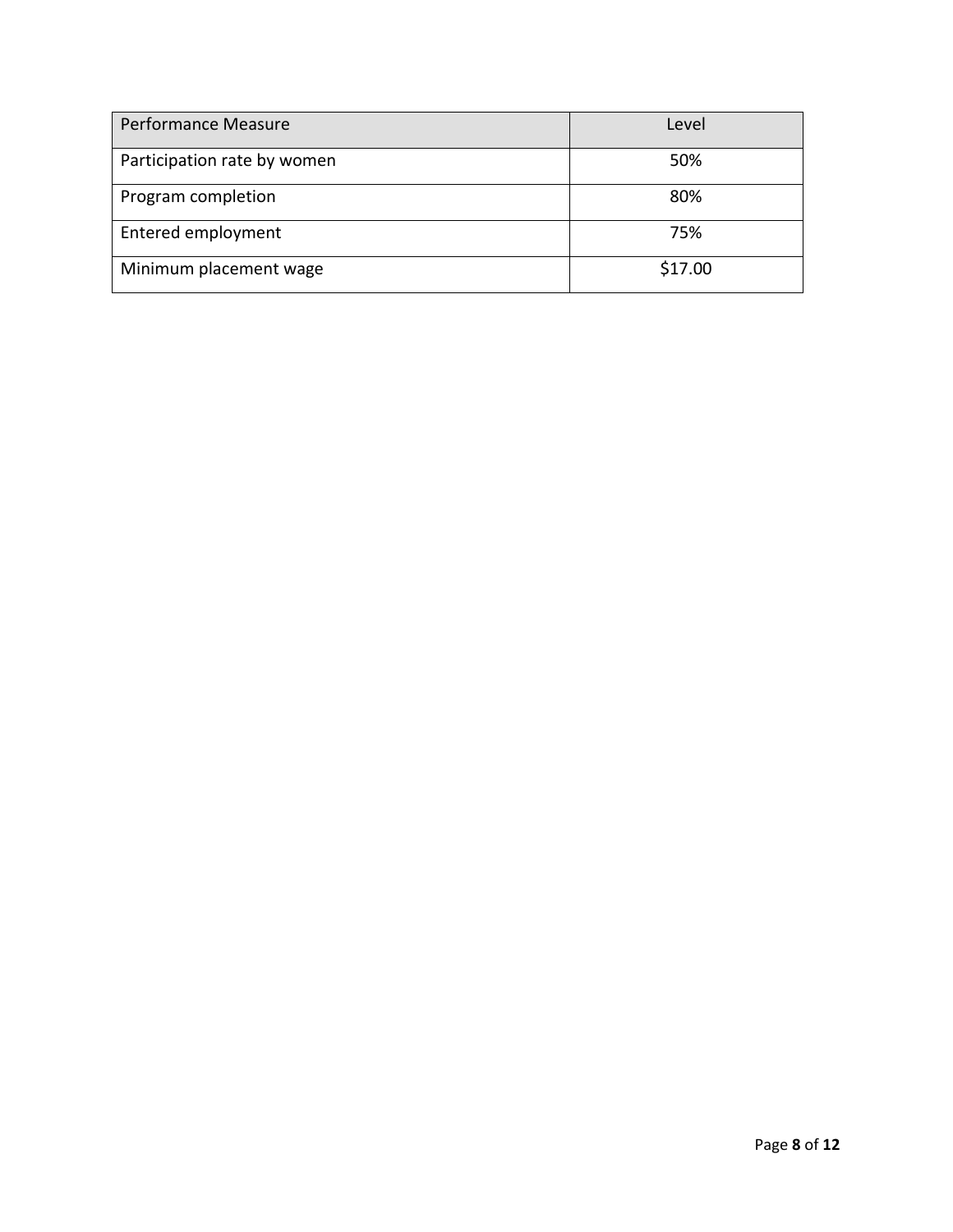## **PROPOSAL RESPONSE**

#### **Submission Requirements**

All proposals must be received by CWP by 4:00PM (PST) on Friday, June 24, 2022. Proposals not received by this time will be automatically disqualified from competition.

An electronic copy of the proposal must be e-mailed to **rfp@clackamas workforce.org**.

- Include all of the required forms (proposal, administrative requirements, and budget) that pertain to your proposal. Failure to do so will disqualify your proposal from competition.
- All proposals are to be submitted in accordance with the terms, conditions and procedures stated in the request for proposals.
- Any submitted proposal shall remain a valid proposal for one year after the closing date of the request for proposals.

#### **Withdrawals**

A submitted application may be withdrawn prior to the application due date. A written request to withdraw the application must be submitted to CWP. If a bidder does not withdraw a proposal by the due date, the proposal becomes the property of CWP and may be subject to public disclosure according to the Freedom of Information Act.

#### **Appeals**

The following process has been established to address appeals:

- The appeal must be due to what the respondent considers a flaw in the Evaluation Committee's funding recommendation process.
- The organization filing the appeal must specify the basis of the appeal and provide an alternative. Proposal rating scores may not be appealed. The mere fact that a proposal was not recommended for funding is also not open to an appeal, nor is a complaint about the amount of funding granted. The appeal must be a violation of the process established for this solicitation.
- The appeal must be submitted in writing to CWP within 10 calendar days of the contract award notification.
- CWP will issue a decision on appeals within 7 calendar days of receipt.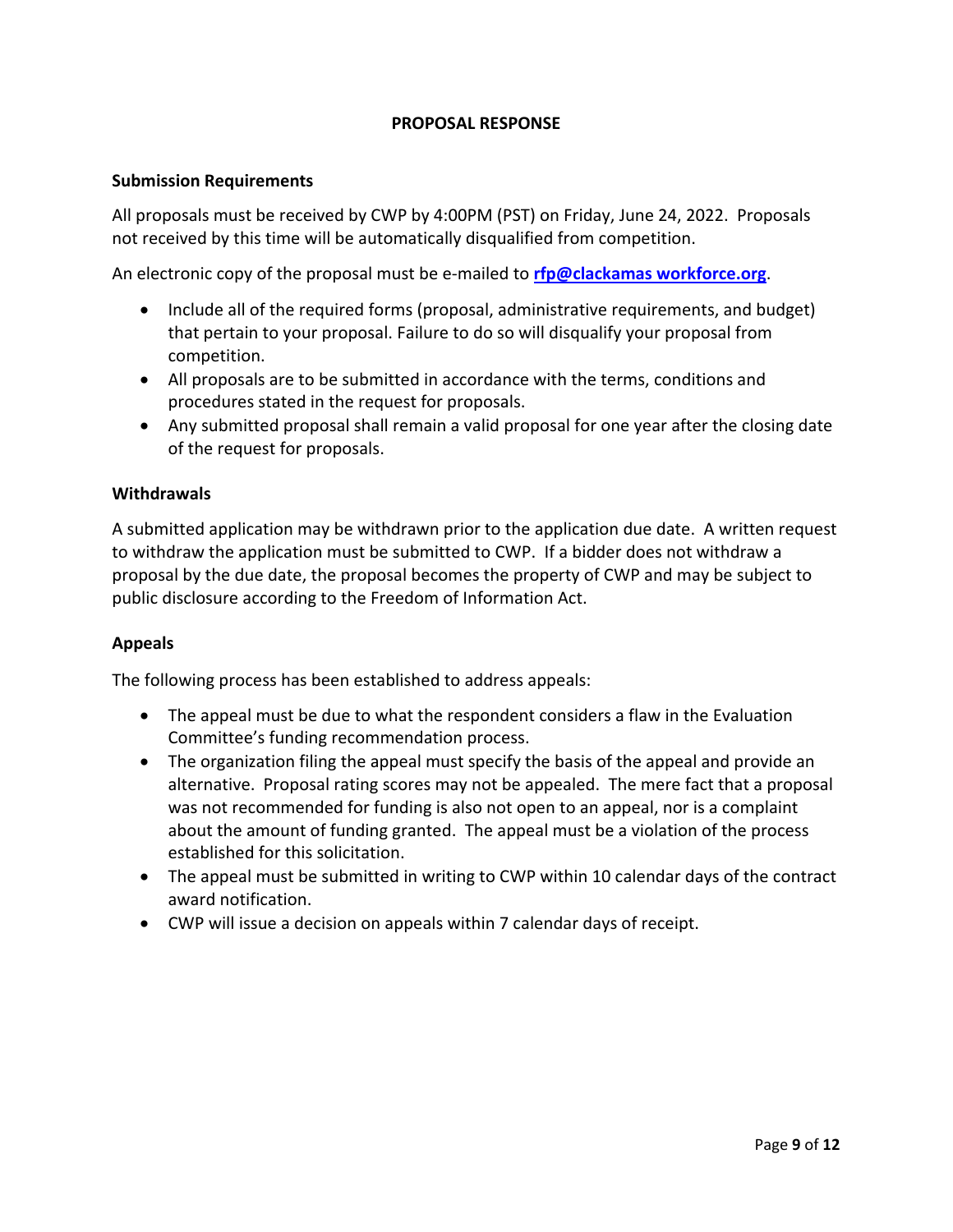# **Proposal**

| Administrative Organization:                                                   |                                                      |                     |
|--------------------------------------------------------------------------------|------------------------------------------------------|---------------------|
| <b>Organization Type:</b><br>Non-profit Organization<br>Other: Please specify: | Government Organization                              | For-profit Business |
| Address:<br><b>Mailing Address:</b><br><b>Contact Person:</b><br>Phone:        | E-mail:                                              |                     |
|                                                                                | <b>BUDGET: (40%)</b>                                 |                     |
| $\sharp$ , and $\sharp$<br>Funding requested                                   | (please include budget template provided on website) |                     |
| Number of participants to be served:                                           |                                                      |                     |
| Cost per participant:                                                          |                                                      |                     |

## PROPOSAL: (60%)

Please summarize your program design 1000 words or less. Include the priority populations you intend on serving.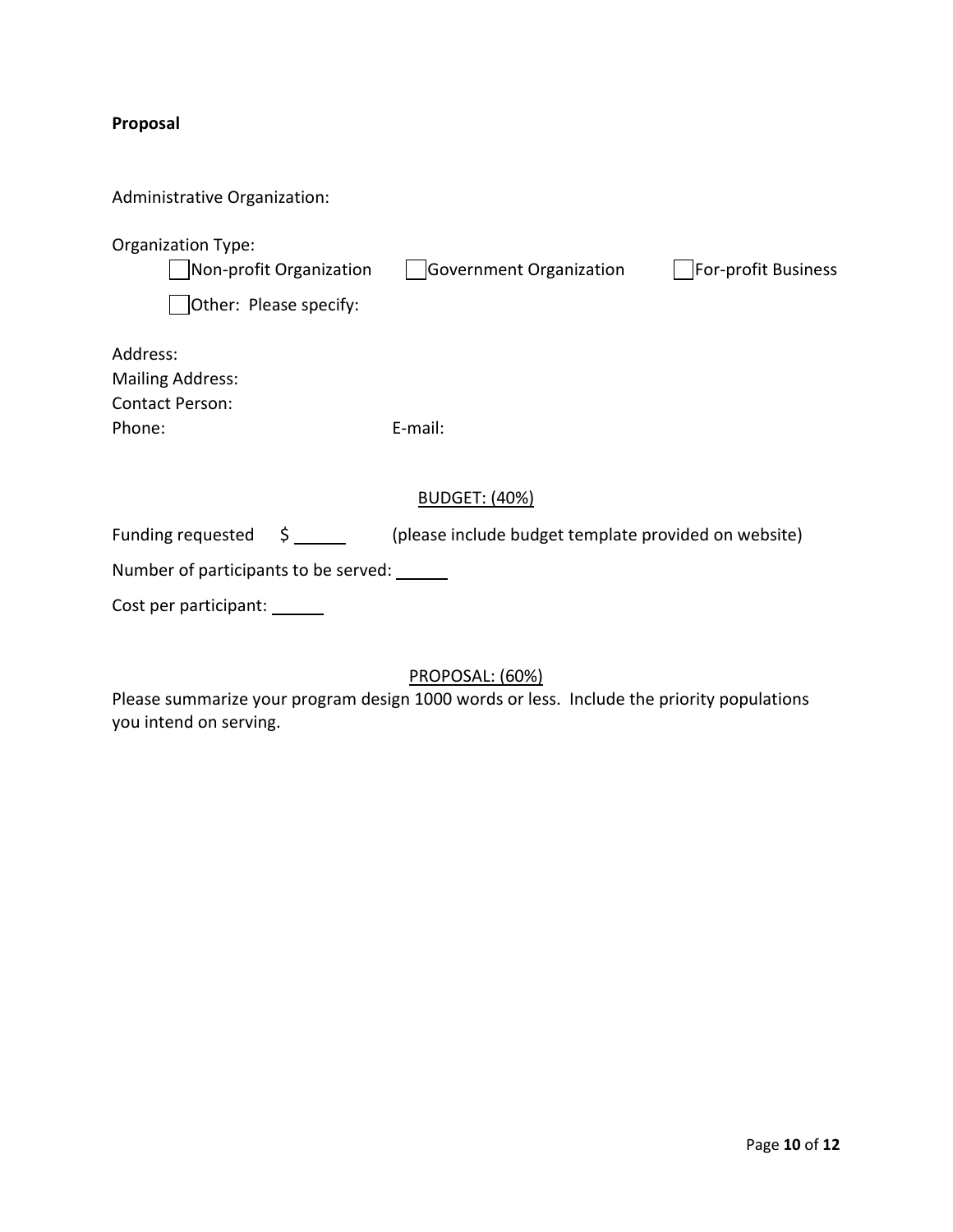#### **Administrative Requirements Pass/Fail**

Copy of documentation proving legal entity (for example, certificate of incorporation, 501(c)(3) letter, etc.)

 $\blacksquare$ Provide current job descriptions and resumes for staff in management positions with responsibility for performing key grant functions – at minimum the program manager that will oversee the program proposed through the request for proposals and the fiscal lead responsible for administrative and financial aspects of the subgrant.



A copy of the organization's current Financial Administration policies and procedures, or fiscal guidelines.

Organization's most recent financial information – provide a copy of the highest level documentation applicable to the organization:

| | A-133 single audit financial statements and letter to management, and all associated response letters – OR -

 $\mathbf{L}$ Independently audited financial statements and letter to management report, and all associated response letters – OR -



 $\sim 1$ 

 $\Box$ 

Unaudited annual financial statements

Current cost allocation plans for direct and indirect costs and, if applicable, a copy of the approved federal indirect cost rate.

Timekeeping policies and procedures that address allocation of employee time by activity and funding source.

Organization's current insurance coverage for:

- $\vert \ \ \vert$ General Liability
	- Worker's Compensation
- $\mathbf{1}$ Professional Liability Errors and Omissions
- $\mathbf{1}$ Motor Vehicle
	- Property and Equipment
- Employee Dishonesty

Include the single-occurrence limits, aggregate limits and deductibles.

 $\Box$ A copy of the organization's current personnel policies and procedures table of contents.